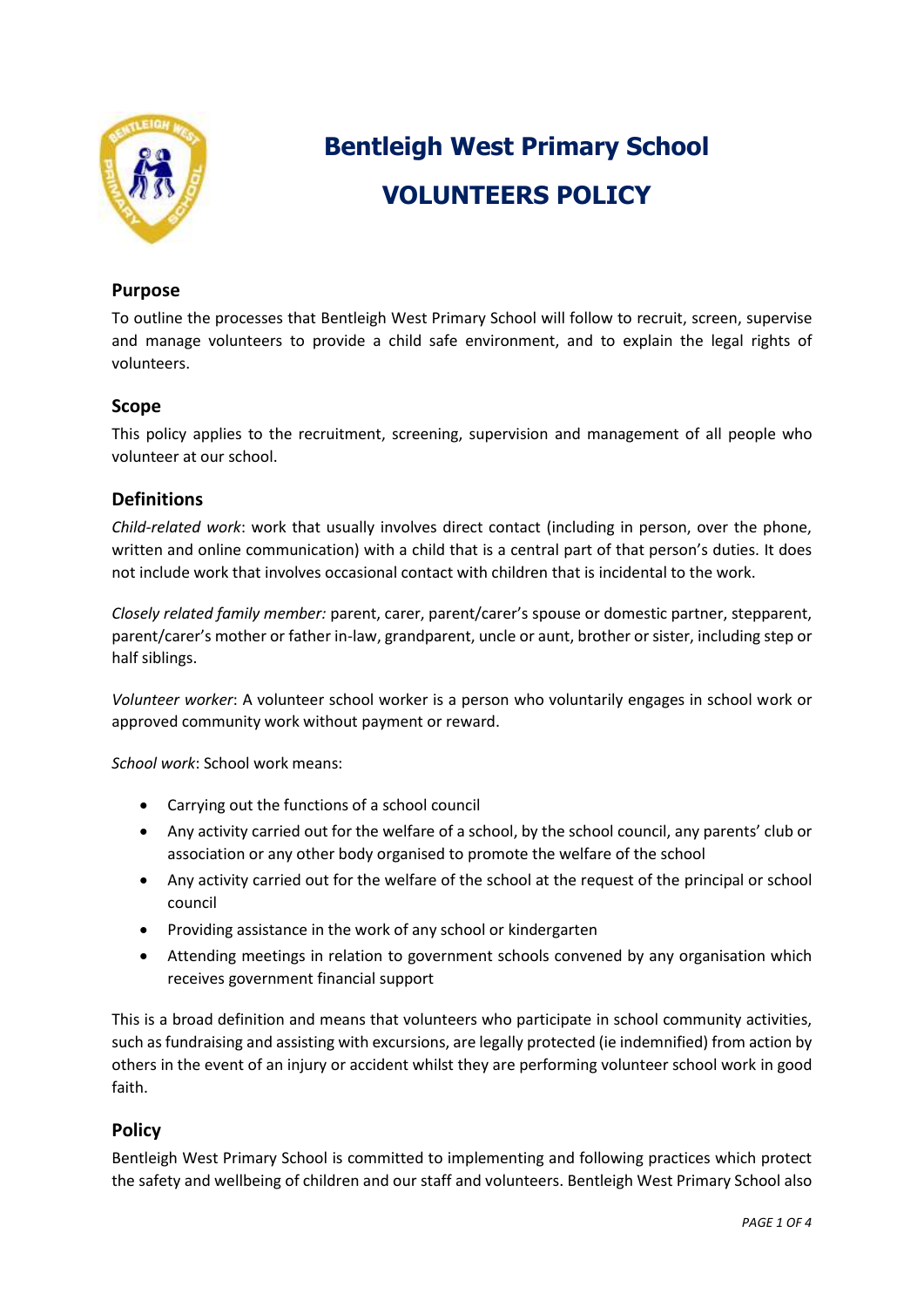recognises the valuable contribution that volunteers provide to our school community and the work that we do.

The procedures set out below are designed to ensure that Bentleigh West Primary School's volunteers are suitable to work with children and are well-placed to make a positive contribution to our school community.

#### **Becoming a volunteer**

Members of our school community who would like to volunteer are encouraged to register their interest either by speaking with a staff member or emailing the Assistant Principal or Business Manager. Volunteer opportunities are usually advertised in the school newsletter or on the school website and may include helping at school events, helping with classroom activities, attending excursions or joining a committee such as the school council or parents' association.

### **Suitability checks including Working with Children Checks**

#### *Working with students*

Bentleigh West Primary School values the many volunteers that assist in our classrooms, with sports events, camps and other events and programs. To ensure that we are meeting our legal obligations under the *Working With Children Act 2005* (Vic) and the Child Safe Standards, Bentleigh West Primary School is required to undertake suitability checks which may include a Working With Children Check, proof of identity, work history involving children and/or reference checks.

Considering our legal obligations, and our commitment to ensuring that Bentleigh West Primary School is a child safe environment, we will require volunteers to obtain a WWC Check and produce their valid card to the Business Manager for verification in the following circumstances:

- **Volunteers who are not parent/family members** of any student at the school are required to have a WWC Check if they are engaged in child-related work regardless of whether they are being supervised.
- **Parent/family volunteers** who are assisting with any classroom or school activities involving direct contact with children in circumstances where the volunteer's child is **not** participating, or does not ordinarily participate in, the activity.
- **Parent/family volunteers** who assist with excursions (including swimming), camps and similar events, regardless of whether their own child is participating or not.
- **Parent/family volunteers** who regularly assist in school activities, regardless of whether their own child is participating or not.
- **Parent/community School Council members** sitting on School Council with student School Council members, regardless of whether their own child is a student member or not.

In addition, depending on the nature of the volunteer work, our school may ask the volunteer to provide other suitability checks at its discretion (for example, references, work history involving children and/or qualifications). Proof of identity may also be required in some circumstances.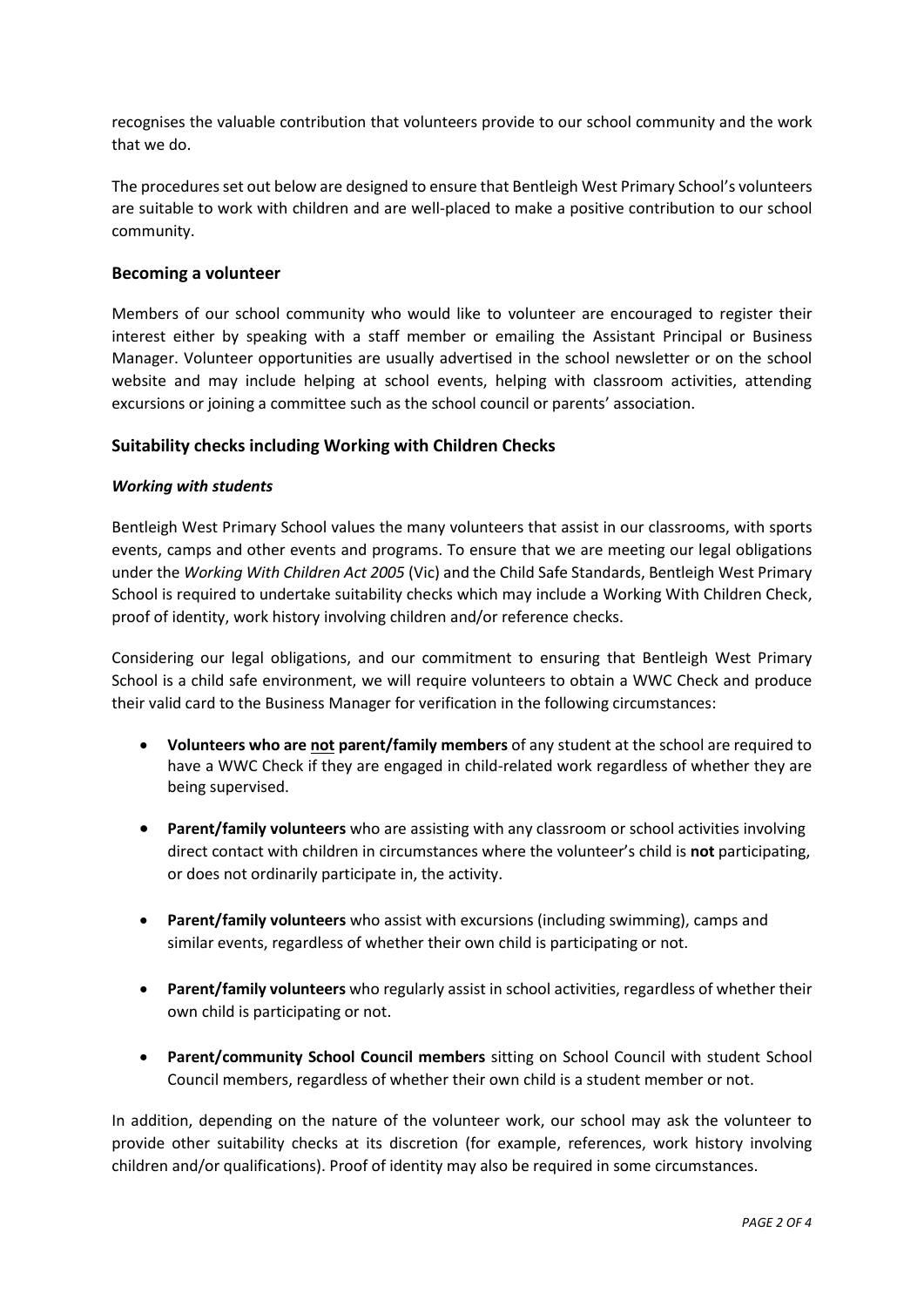#### *Non child-related work*

On some occasions, parents and other members of the school community may volunteer to do work that is not child-related. For example school council, fundraising groups, working bees and maintenance, during which children will not be, or would not reasonably be expected to be, present.

Volunteers for this type of work are not required to have Working with Children or other suitability checks as they are not engaged in child-related work and children are not generally present during these activities. However, Bentleigh West Primary School reserves the right to undertake suitability checks, including proof of identity, Working with Children Checks, at its discretion if considered necessary for any particular activities or circumstances.

#### **Management and supervision**

Volunteer workers will be expected to comply with any reasonable direction of the principal (or their nominee). This will include the requirement to follow our school's policies, including, but not limited to our Child Safety Policy our Child Safety Code of Conduct. Volunteer workers will also be expected to act consistently with Department of Education and Training policies, to the extent that they apply to volunteer workers, including the Department's policies relating to Equal Opportunity and Anti-Discrimination, Sexual Harassment and Workplace Bullying.

The principal has the discretion to make a decision about the ongoing suitability of a volunteer worker and may determine at any time whether or not a person is suitable to volunteer at Bentleigh West Primary School.

Bentleigh West Primary School will provide any appropriate induction and/or training for all volunteer workers. The principal (or their nominee) will determine what induction and/or training is necessary depending on what type of work the volunteer will be engaged in.

All volunteers will be provided induction in relation to Bentleigh West Primary School's child safety practices, including reporting obligations and procedures. Our school has a Child Safety Reporting Obligations Policy which all staff and volunteers should be aware of.

The principal (or their nominee) will determine what supervision, if any, of volunteers is required for the type of work being performed.

## **Compensation**

#### *Personal injury*

Volunteer workers are covered by the Department of Education and Training's Workers Compensation Policy if they suffer personal injury in the course of engaging in school work.

#### *Property damage*

If a volunteer worker suffers damage to their property in the course of carrying out school work, the Minister (or delegate) may authorise such compensation as they consider reasonable in the circumstances. Claims of this nature should be directed to the principal who will direct them to the Department's Legal Division.